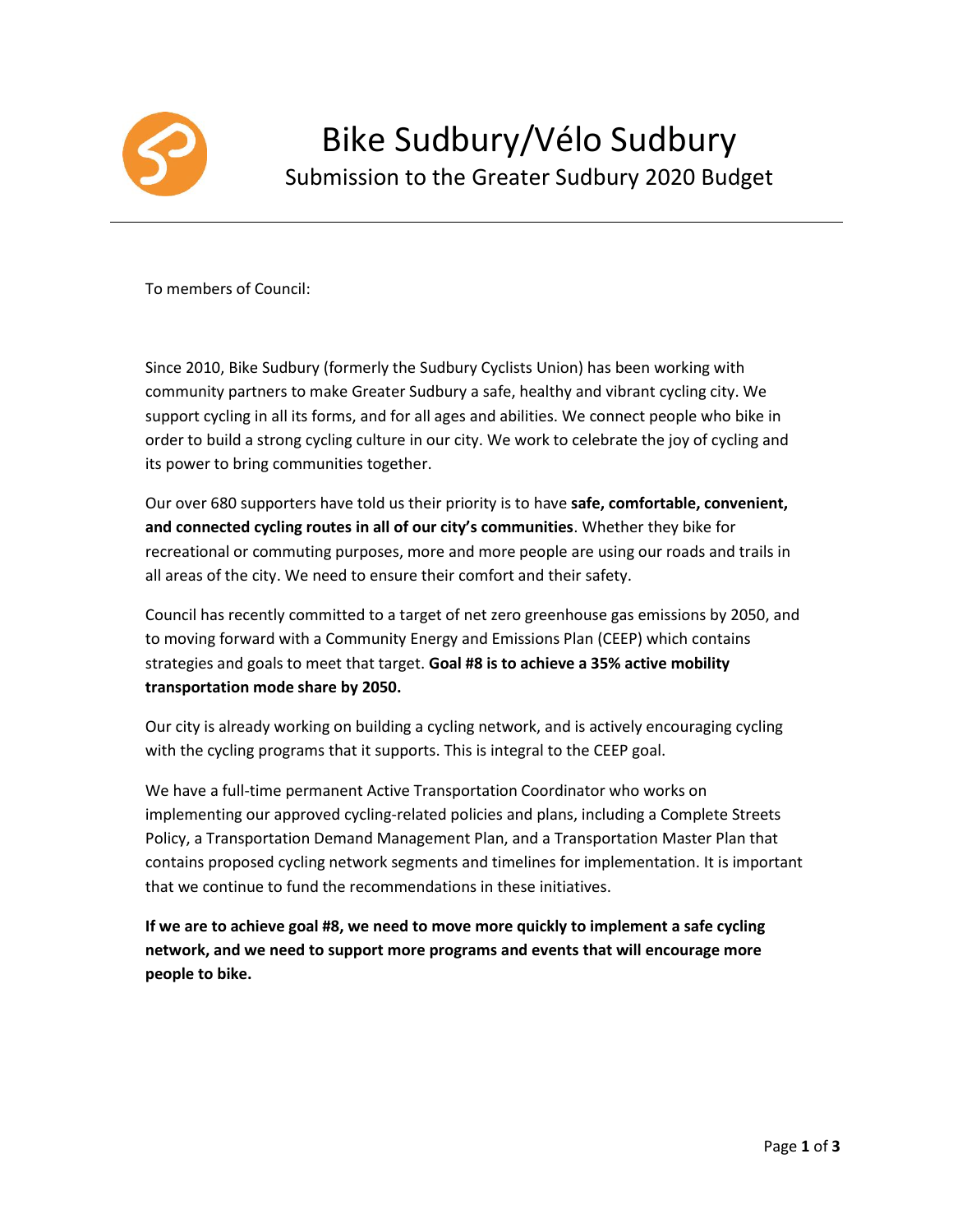### **Our priorities for the 2020 budget:**

**1. Quicker timeframes for completing a minimum grid of connected safe cycling infrastructure, especially on our main arterials, including those that connect all of our communities.**

The Transportation Master Plan proposes a cycling network, with full implementation timelines of 20+ years. We need to be more aggressive in connecting the segments that have already been built, and we need to re-evaluate the gaps in the TMP proposed network. As supported by our Complete Streets Policy, all future road reconstruction projects must include safe, appropriate cycling infrastructure, in particular on our arterial roads, including those that connect all of our communities. Even if that means putting a priority on cycling over motor vehicles. We cannot afford to lose opportunities that will not reoccur for decades.

We support the first priority of completing the Paris/Notre Dame Bikeway, which will transform our city. We expect to see appropriate cycling infrastructure on the entirety of Lorne Street, and MR35. We look forward to a quick implementation of dedicated, separated infrastructure on Lasalle Boulevard, now that Maley Drive is in place. There are also other roads that require separated cycling infrastructure, with priorities that include among others, Barrydowne Road, the Kingsway, Falconbridge Road, and sections of MR80 and MR55. We look forward to discussions on how we can more quickly implement our cycling network.

#### **2. Cycling Infrastructure Capital**

We support the \$750,000 that is proposed in the budget for new cycling infrastructure. We also hope to see the implementation of the expected bike parking program in 2020, and the installation of bike parking at all City facilities and parks.

#### **3. Trails Master Plan**

The Transportation Master Plan shows trail segments that are included in the proposed cycling network. It is critical that we quickly address the need for a plan that will inventory and classify our existing trail system; that will define the levels of service for ensuring trails identified for cycling are safe and well maintained; that will identify existing deficiencies on the trails and at trail entrances that must be addressed; and that proposes timelines for addressing deficiencies and connecting our trail system. It is also important to work on enhancing our provincial cycling routes within the city, which are a combination of on-road and off-road infrastructure, to ensure they are safe and comfortable for cycling tourists.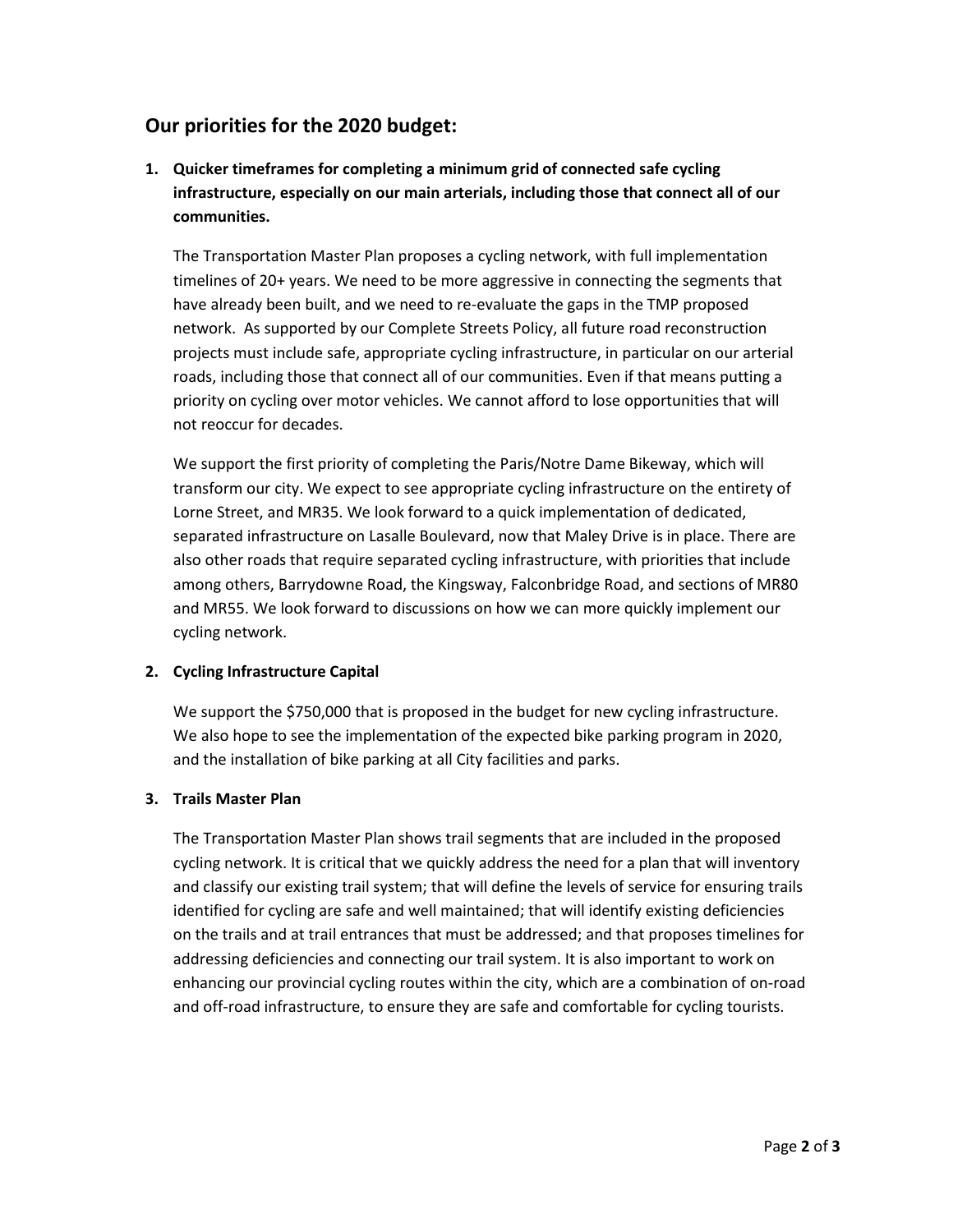#### **4. Complete Streets Guidelines**

We look forward to the completion of Complete Streets Guidelines, which were to be completed in 2019, but were delayed due to staffing constraints.

#### **5. Transportation Demand Management Strategies**

We support allocating \$50,000 from the \$800,000 yearly cycling fund that was part of the base budget in previous years. While not wholly directed to cycling, TDM funds can support a host of cycling programming that will get more people on bikes. It can assist in supporting cycling education, bike rodeos, bike exchanges, Bike Month activities, trip planning, integration with transit, and other strategies to encourage cycling in Greater Sudbury.

Our membership is especially interested in having an Open Streets event in 2020.

#### **6. Community Engagement**

Now that the Sustainable Mobility Advisory Panel no longer exists, it is important that the City continues to engage with cycling stakeholders and residents who bike. We support the stakeholder sessions and other community engagement opportunities that have been done for major cycling projects (eg the Paris/Notre Dame bikeway), and hope to see more for all important road projects. And we look forward to participating in the important partnerships that have been built with the City and other local and provincial partners. Together, we can make Greater Sudbury the best cycling city in the North.

Thank you for your previous and continued support for cycling in Greater Sudbury, and for your ambitious goal in the 2019-2027 Strategic Plan to achieve Silver Bicycle Friendly Community status. We look forward to working with you towards that goal.

Sincerely,

Rachelle Niemela

Rachelle Niemela Chair, Bike Sudbury